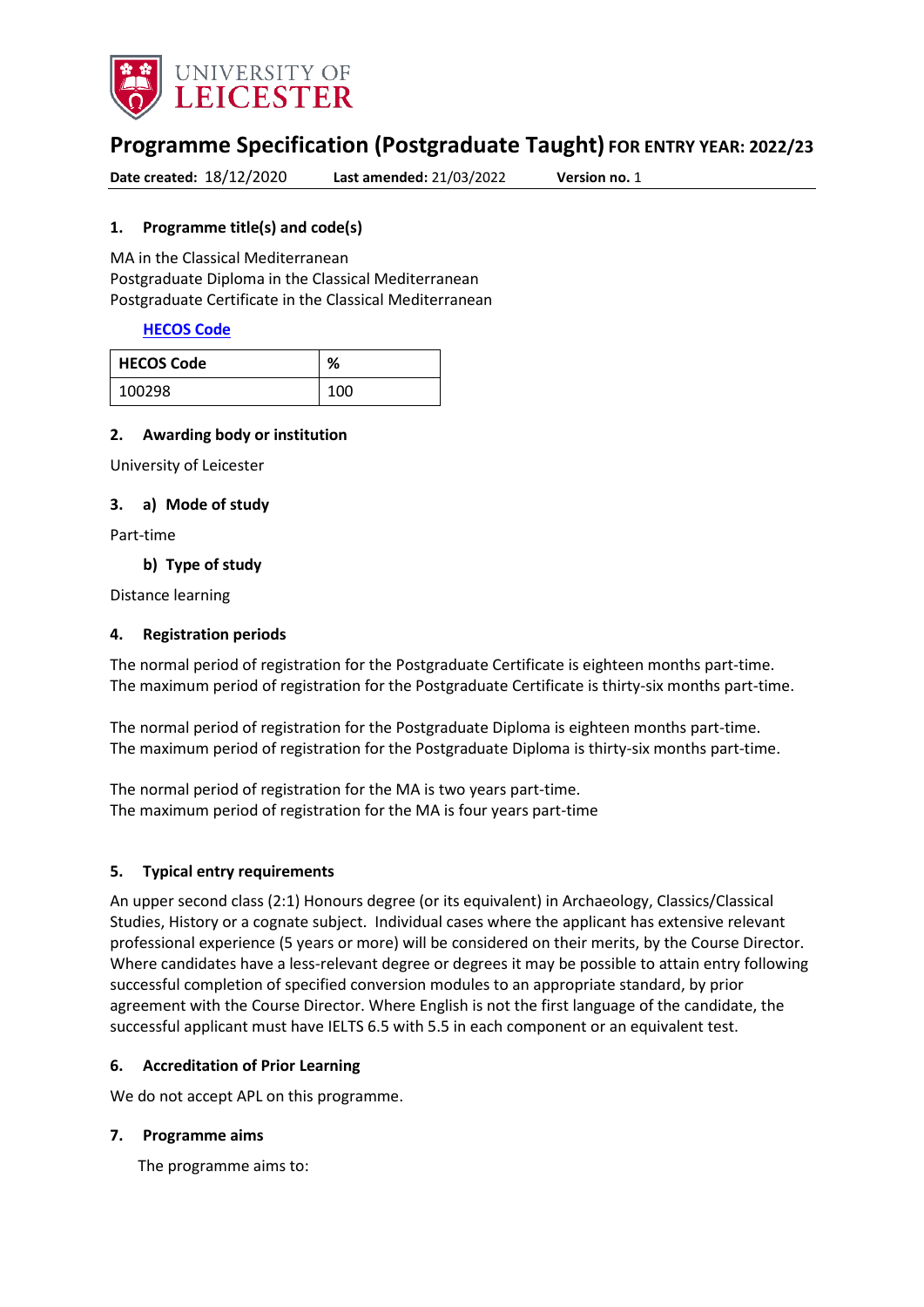- develop an approach to the study of the Classical Mediterranean that takes a critical perspective to the long history of the investigation of its textual and material remains
- develop an approach to the Classical world that engages with current debates and cutting edge theoretical approaches in ancient history and classical archaeology;
- provide students with a high level of competence in the cultures of the classical Mediterranean, by exploring chosen specialist subjects;
- develop students' methodological expertise in critical use of source materials;
- enable students to reflect critically on the economic, social, political, cultural, artistic and religious developments and interaction between the various regions and powers of the Mediterranean region in classical antiquity;
- develop students' ability to conduct independent research ;
- build students' awareness of the potential of interdisciplinary research;
- promote thoughtful and ethical research practices;
- enhance the career prospects of students, whether in archaeology, ancient history or other professions or research, especially through equipping them with essential transferable skills (written and oral communication, team-working, numeracy, IT);
- equip students with the skills they will need to advance to research degrees

#### **8. Reference points used to inform the programme specification**

- QAA Benchmarking Statement
- Framework for Higher Education Qualifications (FHEQ)
- UK Quality Code for Higher Education
- [University Learning](https://www2.le.ac.uk/offices/sas2/quality/learnteach) Strategy
- [University Assessment Strategy](https://www2.le.ac.uk/offices/sas2/quality/learnteach)
- University of Leicester Periodic Developmental Review Report
- External Examiners' reports (annual)
- United Nations Education for Sustainable Development Goals
- Student Destinations Data

#### **9. Programme Outcomes**

Unless otherwise stated, programme outcomes apply to all awards specified in [1.](#page-0-0) Programme title(s).

#### **Discipline specific knowledge and competencies**

i) Knowledge

| <b>Intended Learning</b><br><b>Outcomes</b>                                                                                                                     | <b>Teaching and Learning Methods</b>                                                                                                                  | <b>How Demonstrated?</b>                                                                                                        |
|-----------------------------------------------------------------------------------------------------------------------------------------------------------------|-------------------------------------------------------------------------------------------------------------------------------------------------------|---------------------------------------------------------------------------------------------------------------------------------|
| Core knowledge of theoretical<br>issues, evidence bases and key<br>methods, techniques and<br>resources relevant to the study<br>of the classical Mediterranean | Module workbooks and other course<br>resources; directed reading;<br>independent project and research<br>work. analysis of professional<br>experience | Essays, assessed and self-assessed<br>exercises, other assignments (e.g.<br>reports), and dissertation.<br>Group work, seminars |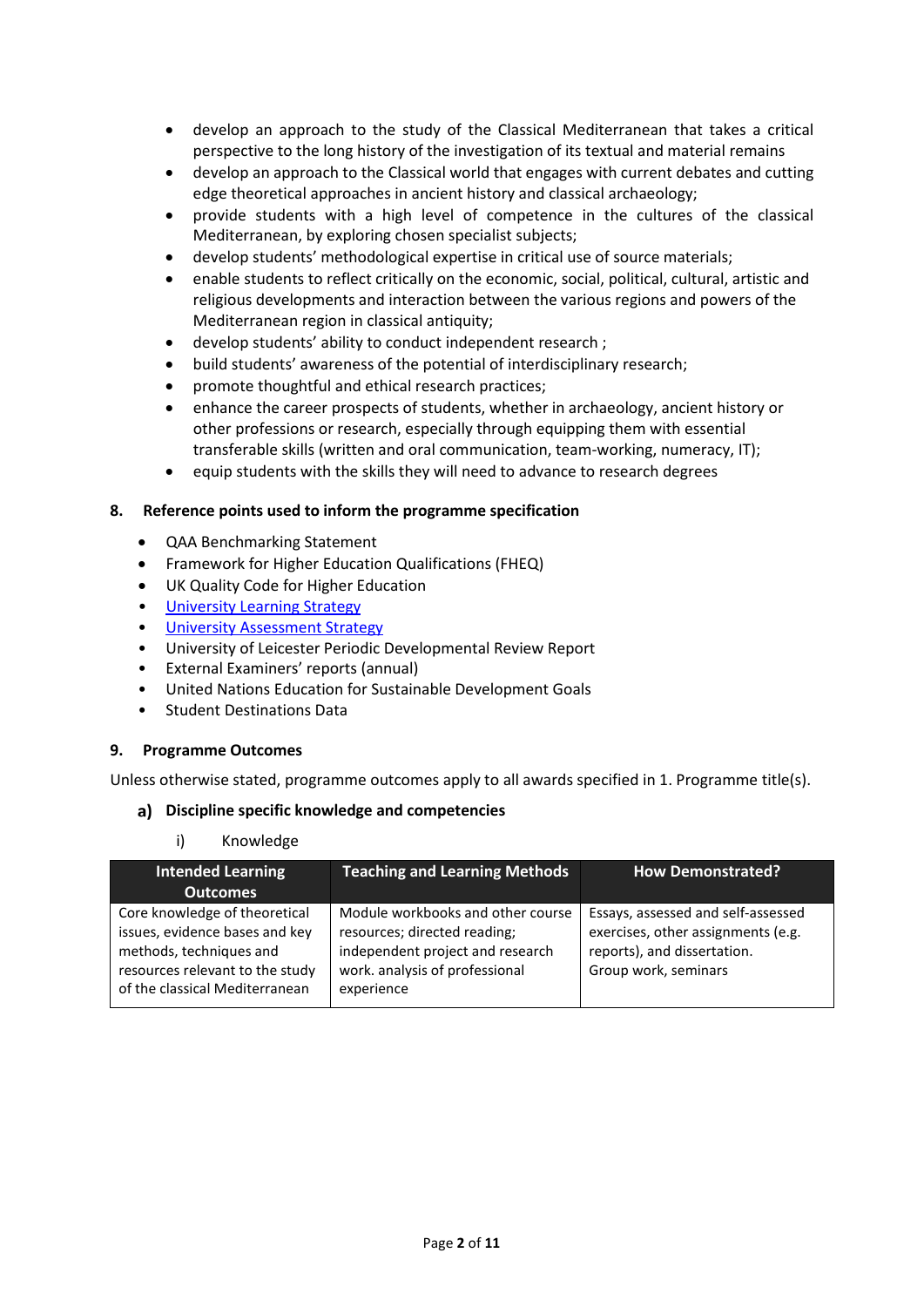# ii) Concepts

| <b>Intended Learning</b><br><b>Outcomes</b>                                                                                                                                                                                                                                                 | <b>Teaching and Learning Methods</b>                                                                                                                           | <b>How Demonstrated?</b>                                                                                                        |
|---------------------------------------------------------------------------------------------------------------------------------------------------------------------------------------------------------------------------------------------------------------------------------------------|----------------------------------------------------------------------------------------------------------------------------------------------------------------|---------------------------------------------------------------------------------------------------------------------------------|
| Theories and methods of<br>analysis and interpretation of<br>data relevant to the<br>archaeology and history of<br>classical antiquity and its<br>reception in later periods;<br>critical awareness of ethical and<br>professional dimensions to<br>archaeological and academic<br>practice | Module workbooks and other course<br>resources; directed reading;<br>independent project and research<br>work. DL also: analysis of<br>professional experience | Essays, assessed and self-assessed<br>exercises, other assignments (e.g.<br>reports), and dissertation.<br>Group work, seminars |

#### iii) Techniques

| <b>Intended Learning</b><br><b>Outcomes</b>                                                                                                                                                                      | <b>Teaching and Learning Methods</b>                                                                                                                  | <b>How Demonstrated?</b>                                                                                                        |
|------------------------------------------------------------------------------------------------------------------------------------------------------------------------------------------------------------------|-------------------------------------------------------------------------------------------------------------------------------------------------------|---------------------------------------------------------------------------------------------------------------------------------|
| Analytical and writing skills<br>enabling critical interpretations<br>of specific periods; practical<br>skills relating to the analysis of<br>texts, inscriptions, landscapes,<br>buildings and material culture | Module workbooks and other course<br>resources; directed reading;<br>independent project and research<br>work. analysis of professional<br>experience | Essays, assessed and self-assessed<br>exercises, other assignments (e.g.<br>reports), and dissertation. Group<br>work, seminars |

# iv) Critical analysis

| <b>Intended Learning</b><br><b>Outcomes</b>                                                                                                                                                                                    | <b>Teaching and Learning Methods</b>                                                                                            | <b>How Demonstrated?</b>                                 |
|--------------------------------------------------------------------------------------------------------------------------------------------------------------------------------------------------------------------------------|---------------------------------------------------------------------------------------------------------------------------------|----------------------------------------------------------|
| Independent applications of<br>concepts and techniques in a<br>rigorous but self-reflexive<br>manner. Critical reviews of<br>published material, and critical<br>appraisal of existing material<br>and bodies of thematic data | Independent project and research<br>work; analysis of professional<br>experience; directed reading;<br>feedback and supervision | Dissertation, essays, assignments, ,<br>and dissertation |

## v) Presentation

| <b>Intended Learning</b><br><b>Outcomes</b>                                                                                                                                                                                             | <b>Teaching and Learning Methods</b>                                                                                                                                                    | <b>How Demonstrated?</b>                                                                                |
|-----------------------------------------------------------------------------------------------------------------------------------------------------------------------------------------------------------------------------------------|-----------------------------------------------------------------------------------------------------------------------------------------------------------------------------------------|---------------------------------------------------------------------------------------------------------|
| Presentation of data analysis,<br>critical reviews and project<br>results to a professional<br>standard; ability to organise,<br>structure and write research<br>and other material<br>appropriately and with clarity<br>and coherence. | Module workbooks and other course<br>resources; feedback and<br>supervision; self-directed reading;<br>independent project and research<br>work. analysis of professional<br>experience | Essays, assessed and self-assessed<br>exercises, other assignments (e.g.<br>reports), and dissertation. |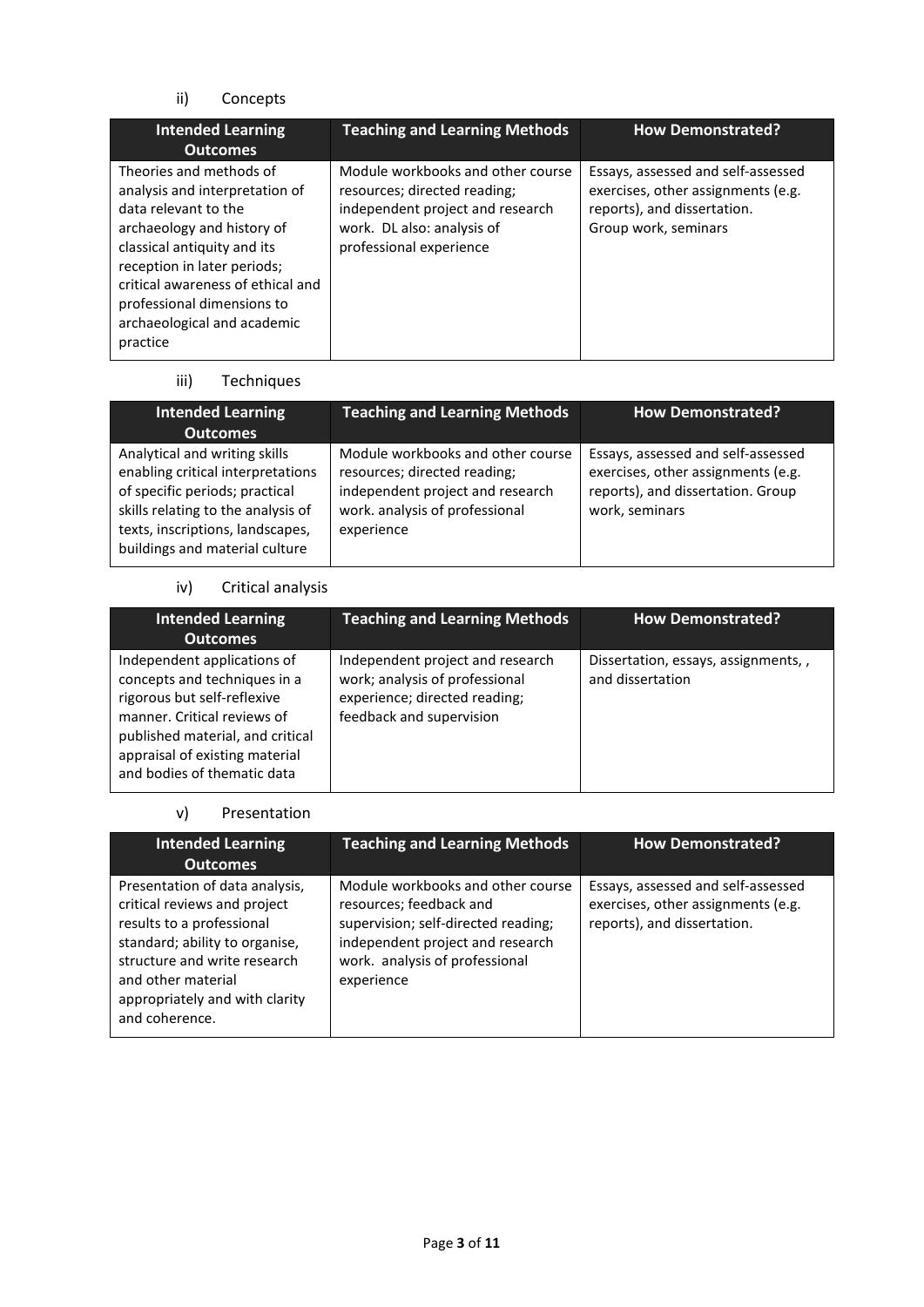# vi) Appraisal of evidence

| <b>Intended Learning</b><br><b>Outcomes</b>                                                                                                                                                                                                                                                                                                                                                                                           | <b>Teaching and Learning Methods</b>                                                                                                                    | <b>How Demonstrated?</b>                                                                                 |
|---------------------------------------------------------------------------------------------------------------------------------------------------------------------------------------------------------------------------------------------------------------------------------------------------------------------------------------------------------------------------------------------------------------------------------------|---------------------------------------------------------------------------------------------------------------------------------------------------------|----------------------------------------------------------------------------------------------------------|
| Ability to engage in project<br>design; and to appraise,<br>synthesise and prepare for<br>publication a variety of complex<br>archaeological and historical<br>material, taking into account<br>the associated conceptual<br>issues. Ability to assess the<br>relevance and weighting of<br>potential evidence, methods,<br>techniques and ideas, and<br>mount and sustain an<br>independent level of inquiry at<br>an advanced level | Module workbooks and other course<br>resources; feedback and project<br>supervision; self-directed reading;<br>independent project and research<br>work | Essays, assessed and self-assessed<br>exercises,, other assignments (e.g.<br>reports), and dissertation. |

# **Transferable skills**

# i) Research skills

| <b>Intended Learning</b><br><b>Outcomes</b>                                                                                                                                                                                                                                                                                                                                                  | <b>Teaching and Learning Methods</b>                                                              | <b>How Demonstrated?</b>              |
|----------------------------------------------------------------------------------------------------------------------------------------------------------------------------------------------------------------------------------------------------------------------------------------------------------------------------------------------------------------------------------------------|---------------------------------------------------------------------------------------------------|---------------------------------------|
| Ability to plan archaeologically-<br>and historically-derived or<br>based projects, and locate,<br>extract, produce and analyse<br>relevant evidence; conduct<br>significant background research<br>and literature surveys; organise<br>and marshal evidence, report<br>on findings, analyse complex<br>ideas and competing viewpoints<br>and construct sophisticated<br>critical arguments. | Project supervision. assignment<br>feedback, directed reading, course<br>and University resources | Assignments, exercises, dissertation, |

# ii) Communication skills

| <b>Intended Learning</b><br><b>Outcomes</b>                                                                                                                                                                                                                                               | <b>Teaching and Learning Methods</b>                                                                                          | <b>How Demonstrated?</b>                                                                                                                                                     |
|-------------------------------------------------------------------------------------------------------------------------------------------------------------------------------------------------------------------------------------------------------------------------------------------|-------------------------------------------------------------------------------------------------------------------------------|------------------------------------------------------------------------------------------------------------------------------------------------------------------------------|
| Respond with focus and clarity<br>to written or oral questions;<br>write clearly and concisely;<br>make effective use of graphical<br>and statistical summaries,<br>where appropriate.<br>Produce properly structured,<br>clear, advanced discussion<br>papers, reports or dissertations. | Module workbooks and other course<br>resources; feedback and project<br>supervision; independent project<br>and research work | Essays, assessed and self-assessed<br>exercises, other assignments (e.g.<br>reports), and dissertation.<br>Group work, discussions and<br>seminars within field-based module |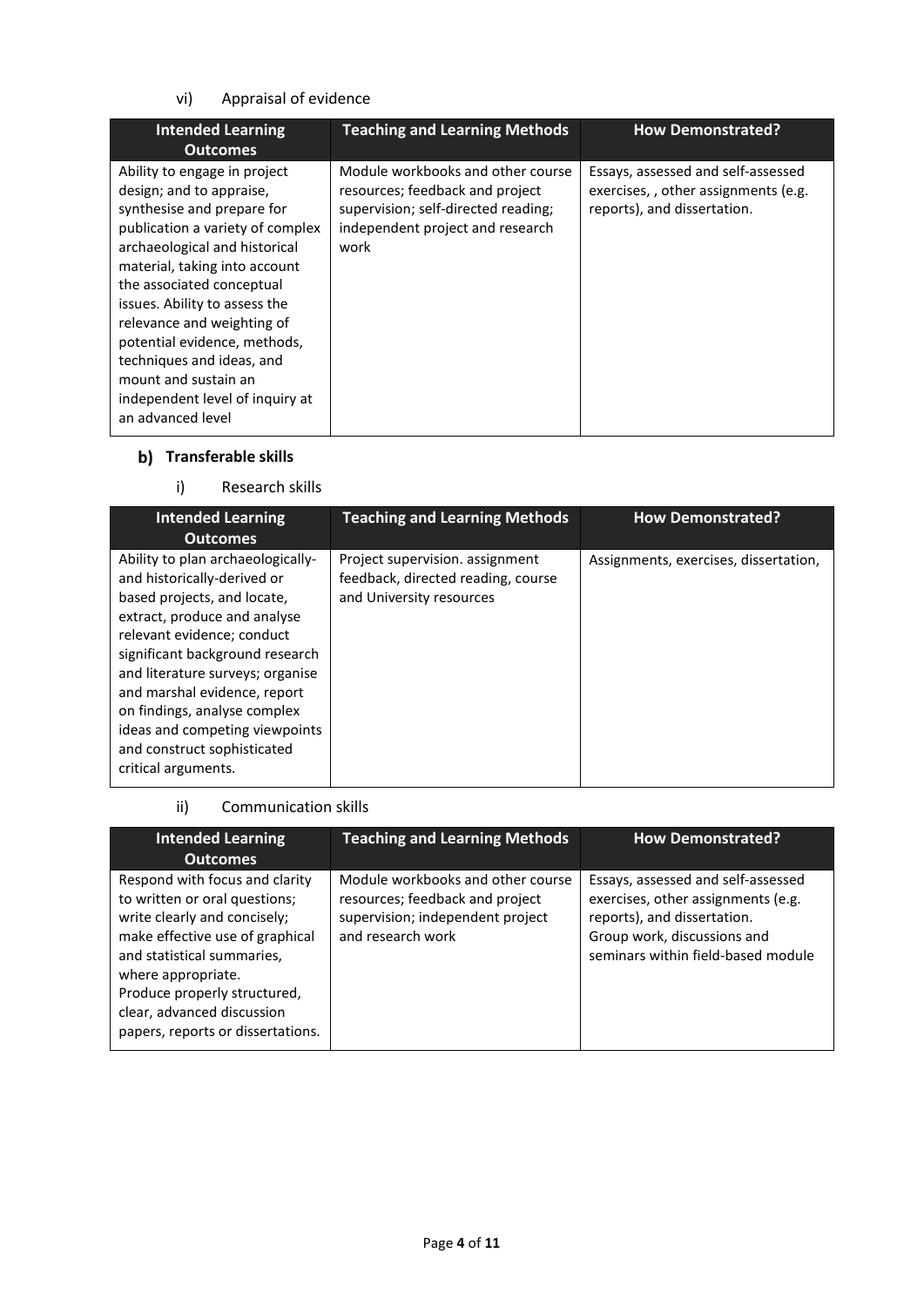# iii) Data presentation

| <b>Intended Learning</b><br><b>Outcomes</b>                                                                                              | <b>Teaching and Learning Methods</b>                                                                                              | <b>How Demonstrated?</b>                                                                                |
|------------------------------------------------------------------------------------------------------------------------------------------|-----------------------------------------------------------------------------------------------------------------------------------|---------------------------------------------------------------------------------------------------------|
| Organise and present<br>information gathered through<br>research clearly and effectively<br>including using appropriate IT<br>resources. | Independent research. Course and<br>University resources including<br>materials delivered through the<br>Student Learning Centre. | Essays, assessed and self-assessed<br>exercises, other assignments (e.g.<br>reports), and dissertation. |

# iv) Information technology

| <b>Intended Learning</b><br><b>Outcomes</b>                                                                                                 | <b>Teaching and Learning Methods</b>                                                            | <b>How Demonstrated?</b>                                                                                                                                              |
|---------------------------------------------------------------------------------------------------------------------------------------------|-------------------------------------------------------------------------------------------------|-----------------------------------------------------------------------------------------------------------------------------------------------------------------------|
| Make critical use of digital<br>resources for conducting<br>academic research, assessing<br>these resources for utility and<br>reliability. | research supervision; independent<br>research; forums and discussion<br>groups using Blackboard | Use of digital resources to produce<br>essays, other assignments (e.g.<br>reports) and dissertation; activity on<br>the relevant Blackboard sites and<br>email lists. |
| Use the online resources<br>provided by the School and the<br>University to communicate with<br>other students and tutors.                  | research supervision; independent<br>research; forums and discussion<br>groups using Blackboard | Use of digital resources to produce<br>essays, other assignments (e.g.<br>reports) and dissertation; activity on<br>the relevant Blackboard sites and<br>email lists. |
| Develop skills in key software<br>suites (office tools; graphics;<br>search tools).                                                         | Research supervision; independent<br>research; forums and discussion<br>groups using the VLE.   | Use of digital resources to produce<br>essays, other assignments (e.g.<br>reports) and dissertation; activity on<br>the relevant VLE sites and email lists.           |

# v) Problem solving

| <b>Intended Learning</b><br><b>Outcomes</b>                                                                                             | <b>Teaching and Learning Methods</b>                                                       | <b>How Demonstrated?</b>                                                                                |
|-----------------------------------------------------------------------------------------------------------------------------------------|--------------------------------------------------------------------------------------------|---------------------------------------------------------------------------------------------------------|
| Independently approach<br>questions relating to our<br>historical or archaeological<br>understanding of the classical<br>Mediterranean. | Problem-oriented exercises;<br>research supervision;); feedback and<br>project supervision | Essays, assessed and self-assessed<br>exercises, other assignments (e.g.<br>reports), and dissertation. |
| Critically select and apply                                                                                                             | Problem-oriented exercises;                                                                | Essays, assessed and self-assessed                                                                      |
| methods for addressing                                                                                                                  | research supervision;); feedback and                                                       | exercises, other assignments (e.g.                                                                      |
| research questions.                                                                                                                     | project supervision                                                                        | reports), and dissertation.                                                                             |
| Critically select and analyse                                                                                                           | Problem-oriented exercises;                                                                | Essays, assessed and self-assessed                                                                      |
| primary material for addressing                                                                                                         | research supervision;); feedback and                                                       | exercises, other assignments (e.g.                                                                      |
| research questions.                                                                                                                     | project supervision                                                                        | reports), and dissertation.                                                                             |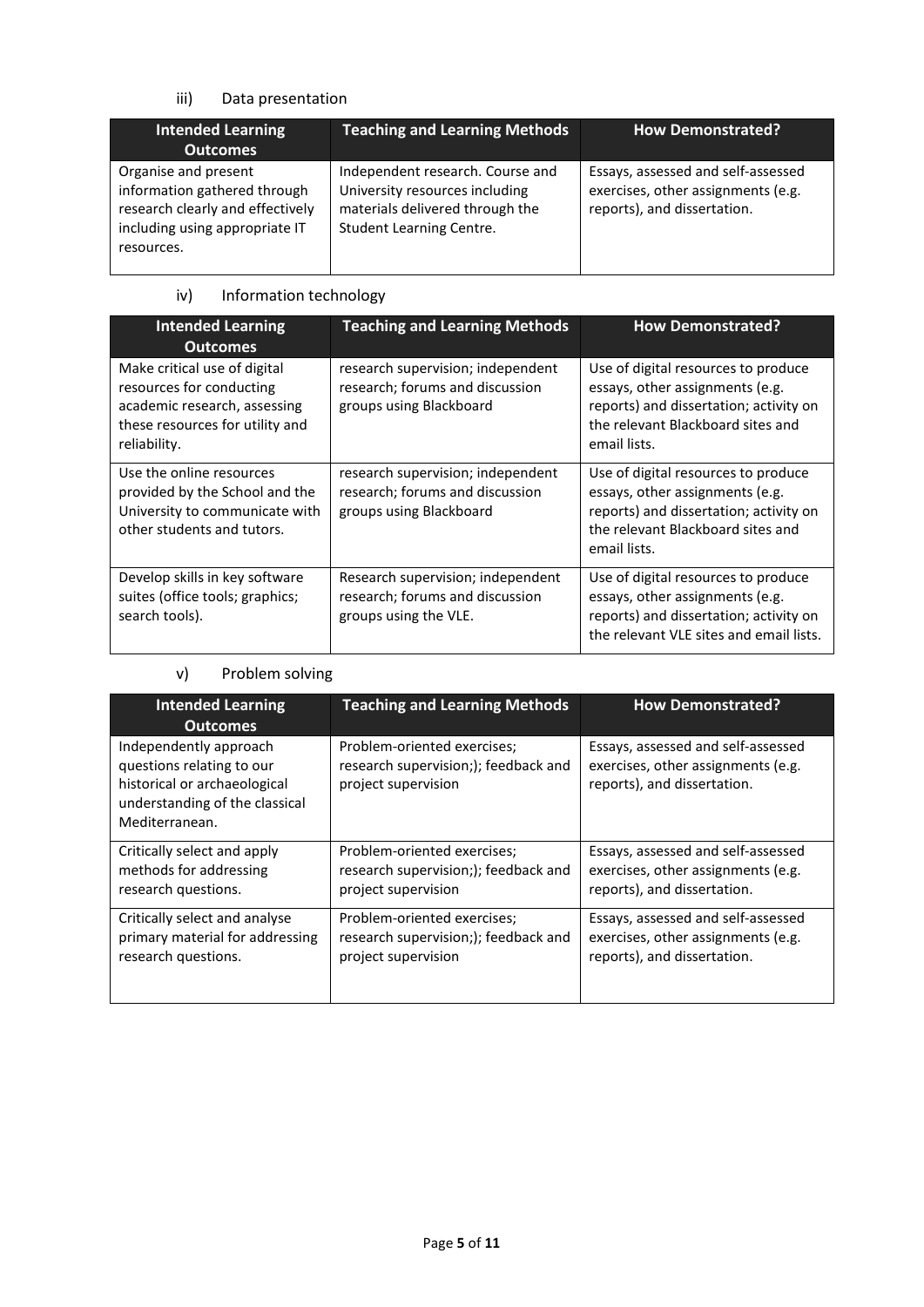# vi) Working relationships

| <b>Intended Learning</b><br><b>Outcomes</b>                                                                      | <b>Teaching and Learning Methods</b>                                                                                                                                              | <b>How Demonstrated?</b>                                                                                                                            |
|------------------------------------------------------------------------------------------------------------------|-----------------------------------------------------------------------------------------------------------------------------------------------------------------------------------|-----------------------------------------------------------------------------------------------------------------------------------------------------|
| Know how to draw<br>appropriately on specialist<br>knowledge; ability to contribute<br>to and comment upon ideas | Problem-oriented exercises;<br>research supervision; feedback and<br>project supervision and/or field-<br>based module practical sessions;<br>analysis of professional experience | Contribution to discussion lists and<br>to dissertation proposal discussions,.<br>Group work, discussions and<br>seminars within field-based module |

### vii) Managing learning

| <b>Intended Learning</b><br><b>Outcomes</b>                                                                                                                                                                                                                                  | <b>Teaching and Learning Methods</b>                                                                                                                                                                                                          | <b>How Demonstrated?</b>                                                                                                                           |
|------------------------------------------------------------------------------------------------------------------------------------------------------------------------------------------------------------------------------------------------------------------------------|-----------------------------------------------------------------------------------------------------------------------------------------------------------------------------------------------------------------------------------------------|----------------------------------------------------------------------------------------------------------------------------------------------------|
| Demonstrate independence and<br>time management and<br>organizational skills. Identify a<br>feasible research project;<br>establish a realistic research<br>time-table, reflecting on and<br>'writing up' results, including<br>developing specialised<br>analytical skills. | Formal guidance on seminar<br>presentations; course workbook and<br>other course and University<br>resources; coursework schedules<br>and expectations; peer pressure and<br>discussion; assignment feedback and<br>dissertation supervision. | meeting coursework deadlines for<br>assignments, exercises and<br>dissertation; demonstrating progress<br>in assignments throughout the<br>course. |

### viii) Career management

| <b>Intended Learning</b><br><b>Outcomes</b>                                                                                                 | <b>Teaching and Learning Methods</b>                                                                    | <b>How Demonstrated?</b>                                                                                                                                                                                                                         |
|---------------------------------------------------------------------------------------------------------------------------------------------|---------------------------------------------------------------------------------------------------------|--------------------------------------------------------------------------------------------------------------------------------------------------------------------------------------------------------------------------------------------------|
| Ability to demonstrate the<br>above transferable skills;<br>independent research skills<br>appropriate for progress to<br>doctoral research | Tutorial discussion and advice;<br>career advice resources provided by<br>the University and the School | Award of the degree; discussion of<br>career prospects and future plans<br>with Programme Coordinator,<br>Postgraduate Tutor and other<br>academic mentors in the School; use<br>and completion of University-<br>supplied resources and courses |

# **10. Special features**

This MA is highly distinctive, focusing as it does on the integration of Archaeology and Ancient History. It is suitable for students with a background in classics, ancient history, classical archaeology, or archaeology. This postgraduate programme differs dramatically from traditional Master's level programmes in Classical Archaeology, or in Ancient History in that it offers a fully integrated approach to both classical texts and material culture. It also offers a stronger theoretical framework than many comparable degrees. This programme provides students with sophisticated conceptual tools to address BOTH archaeological and written source materials, and the issues they generate.

The importance of understanding the different traditions and disciplines involved in study of the Classical world is emphasised throughout the programme, including the continued importance of the Classical World throughout subsequent periods.

# **11. Indicators of programme quality**

External examiners' reports on the quality of the programme have been uniformly supportive, albeit not without constructive comments and suggestions that have actively informed its ongoing development and review.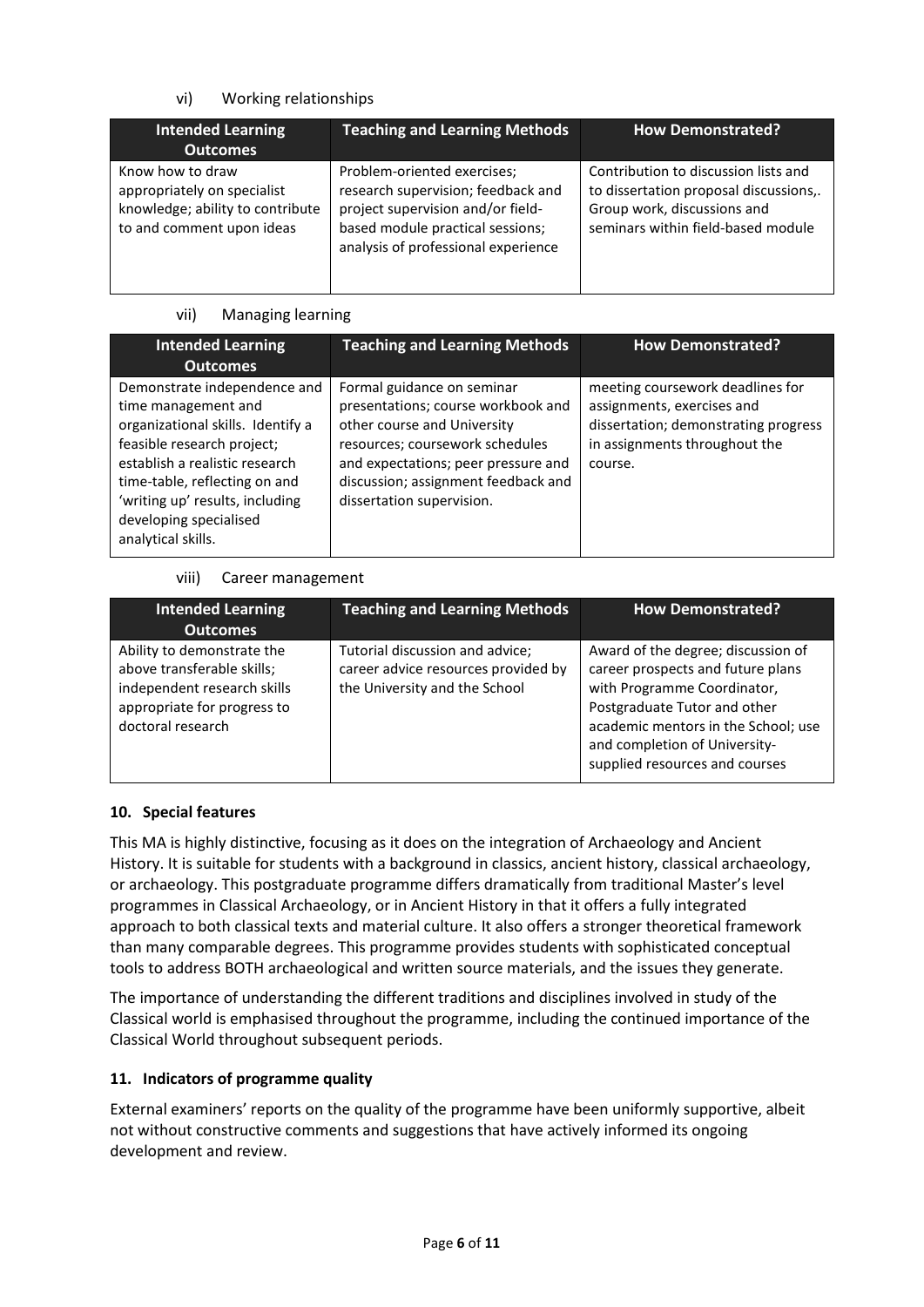The following comments are taken directly from the external examiner's reports:

*"The high quality of teaching shone through the materials submitted – the feedback was also very helpful."* 

*"The course materials were laid out in an exemplary manner. The content of the MA/PG Dip/PG Cert Classical Mediterranean was wide ranging, engaged with current research issues and prepared the students well for their assignments."*

*"The assessments struck me as well designed, and appropriate for modules at postgraduate level – they aimed to introduce students to the disciplines of PG work, developed their critical awareness and tested their abilities to research and develop an argument."*

*"I would once again emphasise the success of this Masters course, the high achievement of the best candidates and the dedication and skill of those teaching it"*

### **12. Criteria for award and classification**

This programme follows the standard scheme of taught postgraduate award and classification set out i[n Senate Regulations](http://www.le.ac.uk/senate-regulations) – see the version of *Senate Regulation 6 governing taught postgraduate programmes of study* relevant to year of entry.

### **13. Progression points**

As defined i[n Senate Regulations](http://www.le.ac.uk/senate-regulation6) - refer to the version of *Senate Regulation 6 governing taught postgraduate programmes of study* relevant to year of entry.

In cases where a student has failed to meet a requirement to progress he or she will be required to withdraw from the course and a recommendation will be made to the Board of Examiners for an intermediate/exit award where appropriate.

## **14. Rules relating to re-sits or re-submissions**

As defined i[n Senate Regulations](http://www.le.ac.uk/senate-regulation6) - refer to the version of *Senate Regulation 6 governing taught postgraduate programmes of study* relevant to year of entry.

# **15. External Examiners reports**

The details of the External Examiner(s) for this programme and the most recent External Examiners' reports for this programme can be found at [exampapers@Leicester](https://exampapers.le.ac.uk/) [log-in required]

#### **16. Additional features** (e.g. timetable for admissions)

Admissions are in October, February and June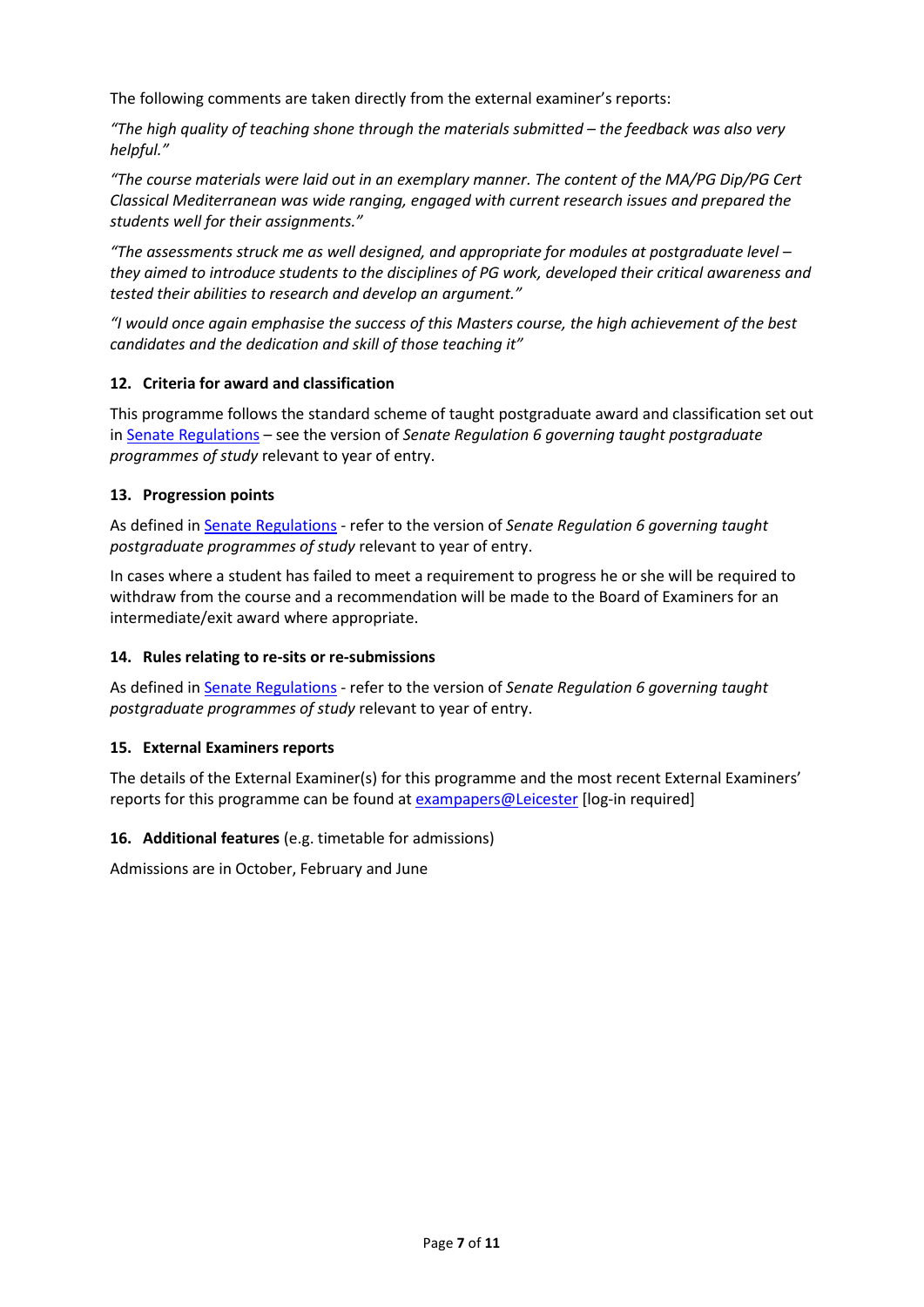

# **Programme Specification (Postgraduate) FOR ENTRY YEAR:** Choose an item.

**Date created:** Click or tap here to enter text. **Last amended:** 21/03/2022 **Version no.** Choose an item.

# **Appendix 1: Programme structure (programme regulations)**

The University regularly reviews its programmes and modules to ensure that they reflect the current status of the discipline and offer the best learning experience to students. On occasion, it may be necessary to alter particular aspects of a course or module.

#### **Updates to the programme**

| <b>Academic year affected</b> | <b>Module Code(s)</b> | Update               |
|-------------------------------|-----------------------|----------------------|
| 2022/23                       | AH7566 Study Tour     | Not running in 22/23 |

Masters/Postgraduate Diploma in the Classical Mediterranean by Distance Learning

#### **Credit breakdown**

| <b>Status</b>        | <b>Year long</b> | Semester 1 | Semester 2 | <b>Other delivery</b><br>period |
|----------------------|------------------|------------|------------|---------------------------------|
| Core taught          | 60 credits       | n/a        | n/a        | n/a                             |
| Optional             | 60 credits       | n/a        | n/a        | n/a                             |
| Dissertation/project | 60 credits       | n/a        | n/a        | n/a                             |

Choose an item. credits in total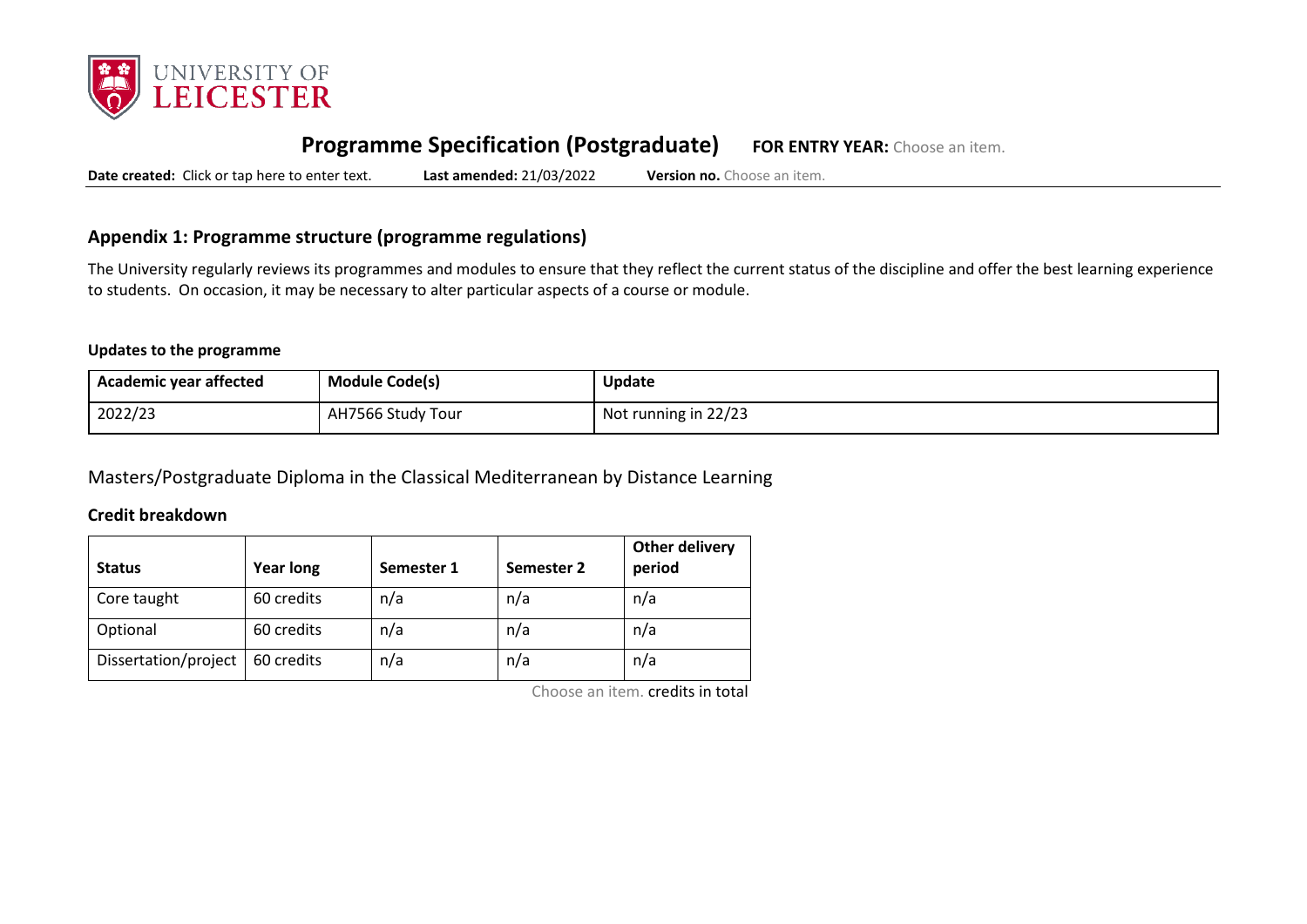## **Level 7/Year 1 2022/23**

### Core modules

| <b>Delivery period</b> | Code   | <b>Title</b>                             | <b>Credits</b> |
|------------------------|--------|------------------------------------------|----------------|
| Choose an item.        | AR7552 | <b>Text and Material Culture</b>         | 30 credits     |
| Choose an item.        | AR7553 | <b>Encountering the Classical World:</b> | 30 credits     |
| Choose an item.        | AR7526 | Dissertation* OR                         | 60 credits     |
| Choose an item.        | AR7529 | Dissertation*                            | 90 credits     |

#### **Notes**

\* Compulsory only for the degree of MA – students take either the 60 credit or 90 credit dissertation, and then either 2 x 30 credit optional modules or 1 x 30 credit optional module respectively to make 180 credits.

# Option modules

| <b>Delivery period</b> | Code   | <b>Title</b>                                    | <b>Credits</b> |
|------------------------|--------|-------------------------------------------------|----------------|
| Choose an item.        | AR7528 | Classical Landscapes                            | 30 credits     |
| Choose an item.        | AR7560 | Households and domesticity in the Ancient World | 30 credits     |

#### **Notes**

This is an indicative list of option modules and not definitive of what will be available. Option module choice is also subject to availability, timetabling, student number restrictions and, where appropriate, students having taken appropriate pre-requisite modules.

i. Candidates who accumulate 120 credits from the taught modules and satisfy the examiners in each of the modules will be awarded a Postgraduate Diploma.

ii. Candidates who accumulate 180 credits, satisfy the examiners in each of the modules and submit a satisfactory dissertation/project will be awarded a Masters degree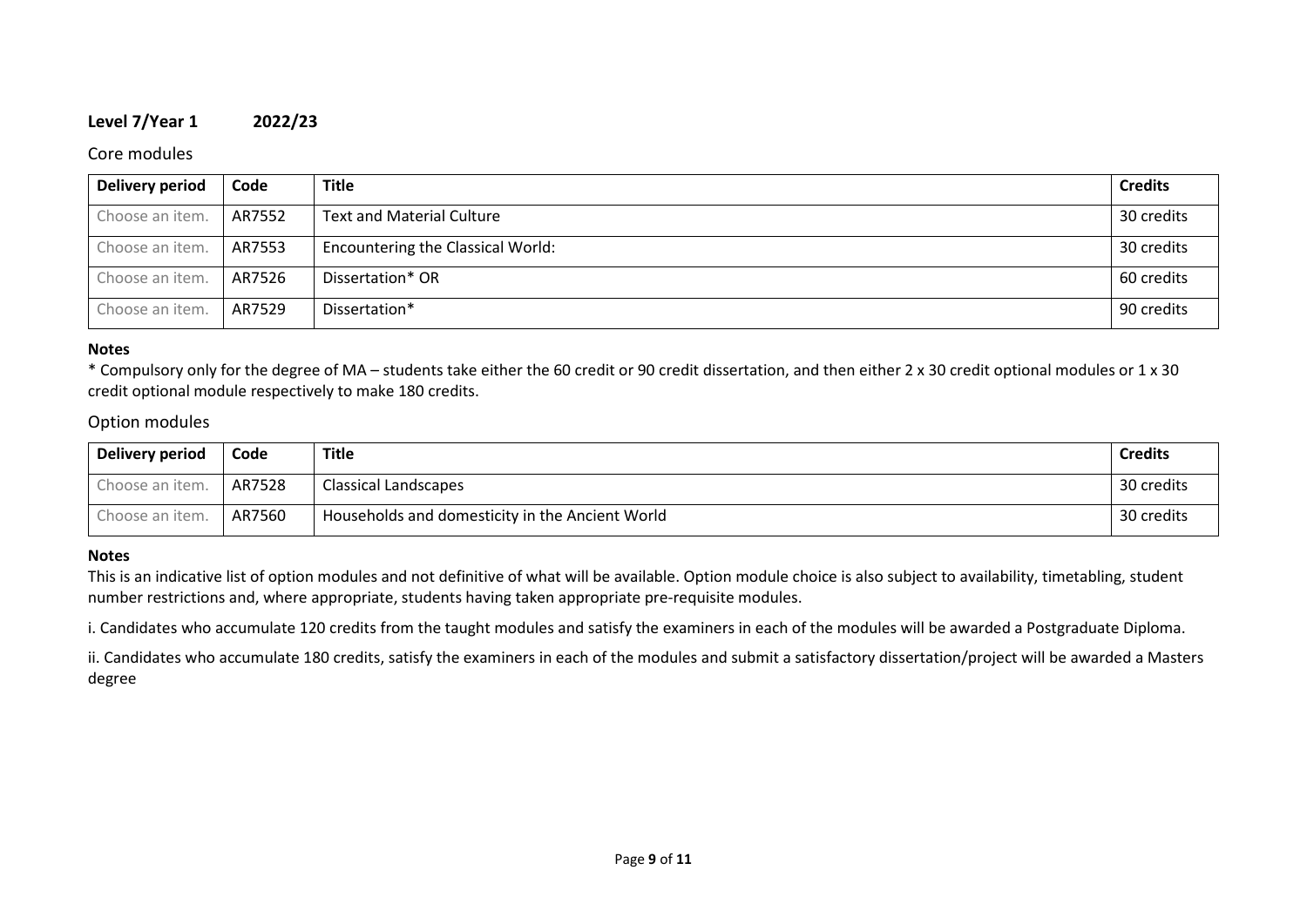# Postgraduate Certificate in the Classical Mediterranean

## **Credit breakdown**

| <b>Status</b>        | <b>Year long</b> | Semester 1 | Semester 2 | Other delivery<br>period |
|----------------------|------------------|------------|------------|--------------------------|
| Core taught          | n/a              | n/a        | n/a        | n/a                      |
| Optional             | 60 credits       | n/a        | n/a        | n/a                      |
| Dissertation/project | n/a              | n/a        | n/a        | n/a                      |

Choose an item. credits in total

# **Level 7/Year 1 2022/23**

### Option modules

| Delivery period | Code   | <b>Title</b>                                    | <b>Credits</b> |
|-----------------|--------|-------------------------------------------------|----------------|
| Choose an item. | AR7552 | <b>Text and Material Culture</b>                | 30 credits     |
| Choose an item. | AR7553 | <b>Encountering the Classical World</b>         | 30 credits     |
| Choose an item. | AR7560 | Households and Domesticity in the Ancient World | 30 credits     |
| Choose an item. | AR7528 | <b>Classical Landscapes</b>                     | 30 credits     |
| Choose an item. | AR7527 | Mini-Dissertation                               | 30 credits     |

#### **Notes**

This is an indicative list of option modules and not definitive of what will be available. Option module choice is also subject to availability, timetabling, student number restrictions and, where appropriate, students having taken appropriate pre-requisite modules.

Qualifications Awarded:

- i. Candidates who have completed two taught modules are awarded a Postgraduate Certificate in Classical Mediterranean Studies.
- ii. Candidates who complete AR7552 and a related short dissertation AR7527 are awarded a Postgraduate Certificate in Classical Traditions.
- iii. Candidates who complete AR7553 and a related short dissertation AR7527 are awarded a Postgraduate Certificate in the Classical Past.
- iv. Candidates who complete AR7560 and a related short dissertation AR7527 are awarded a Postgraduate Certificate in Ancient Households.